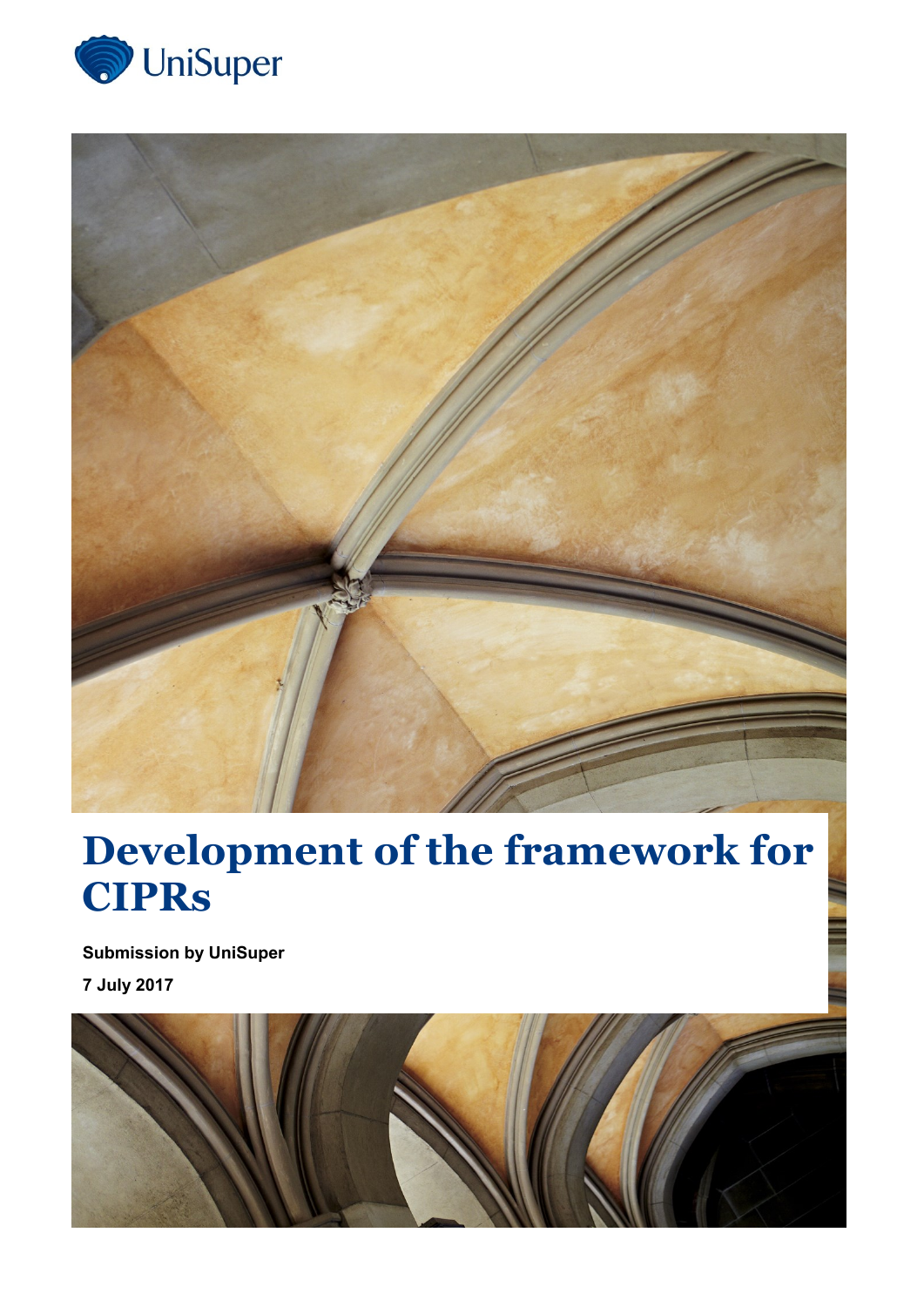

# **About UniSuper**

UniSuper<sup>1</sup> is the superannuation fund dedicated to people working in Australia's higher education and research sector. With approximately 400,000 members and around \$63 billion in assets under management, UniSuper is one of Australia's largest superannuation funds and has one of the very few open defined benefit schemes.

UniSuper Management Pty Ltd would welcome the opportunity to discuss the submission further and to provide additional information in respect of the comments made in this submission. Should you have further queries, please contact Benedict Davies on (03) 8831 6670 or [benedict.davies@unisuper.com.au](mailto:benedict.davies@unisuper.com.au)

-

 $1$  This submission has been prepared by UniSuper Management Pty Ltd (ABN 91 006 961 799), which acts as the administrator of the Trustee, UniSuper Limited (ABN 54 006 027 121).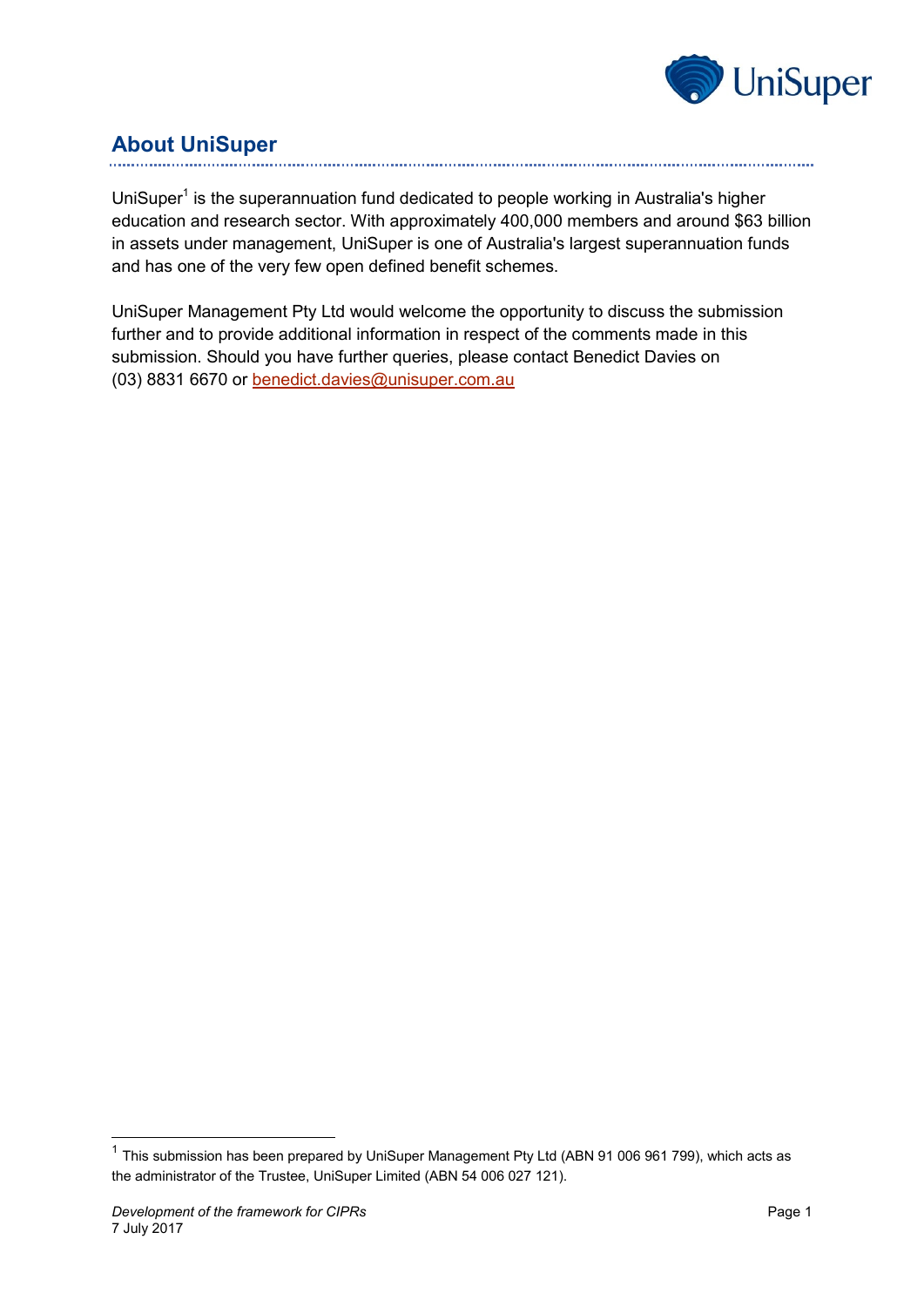

## **Overview**

UniSuper has a long history of providing retirement incomes to its members, and we currently offer the "full-suite" of pension products allowed by law. We are committed to providing income to our members in retirement and we have undertaken considerable research of pooled risk schemes overseas.

In 2014, we made a submission to the Financial System Inquiry arguing that Trustees should be given more flexibility to develop new retirement income products to address the needs of their members.<sup>2</sup> We continue to believe that Trustees, rather than policy makers, should be at the forefront of developing appropriate retirement income strategies and products for their membership. Ultimately, the responsibility for developing new products should rest with Trustees – acting under a best interest duty – to understand and respond to the changing needs of their membership.

In this submission, therefore, we argue that:

- The primary focus should be on a framework rather than on product features;
- Trustees should develop products and strategies appropriate to their membership under a Retirement Income Framework (RIF), similar to the Insurance Management Framework (IMF)
- A safe harbour is generally not necessary because the onus is on trustees to develop appropriate products; however, a limited form of safe harbour should be considered if it becomes compulsory for trustees to offer CIPRs (the limited safe harbour would be from having to compulsorily offer a standardised CIPR which might be inappropriate for some members)
- The two main technical actuarial tests, viz:. the income efficiency test and the average annual real income test, should allow for different treatments for guaranteed and nonguaranteed products / components
- The risk adjustment factor makes guaranteed products (e.g. immediate annuities purchased from a life office) more likely to pass the test than similar products pooled and managed internally by superannuation funds without either an explicit capital or employer guarantee
- The income efficiency test is useful for making product comparisons but care is required in its application to ensure neutrality (wherever possible) between guaranteed and nonguaranteed products

 2 [http://fsi.gov.au/files/2014/08/UniSuper\\_Management\\_Pty\\_Ltd.pdf](http://fsi.gov.au/files/2014/08/UniSuper_Management_Pty_Ltd.pdf)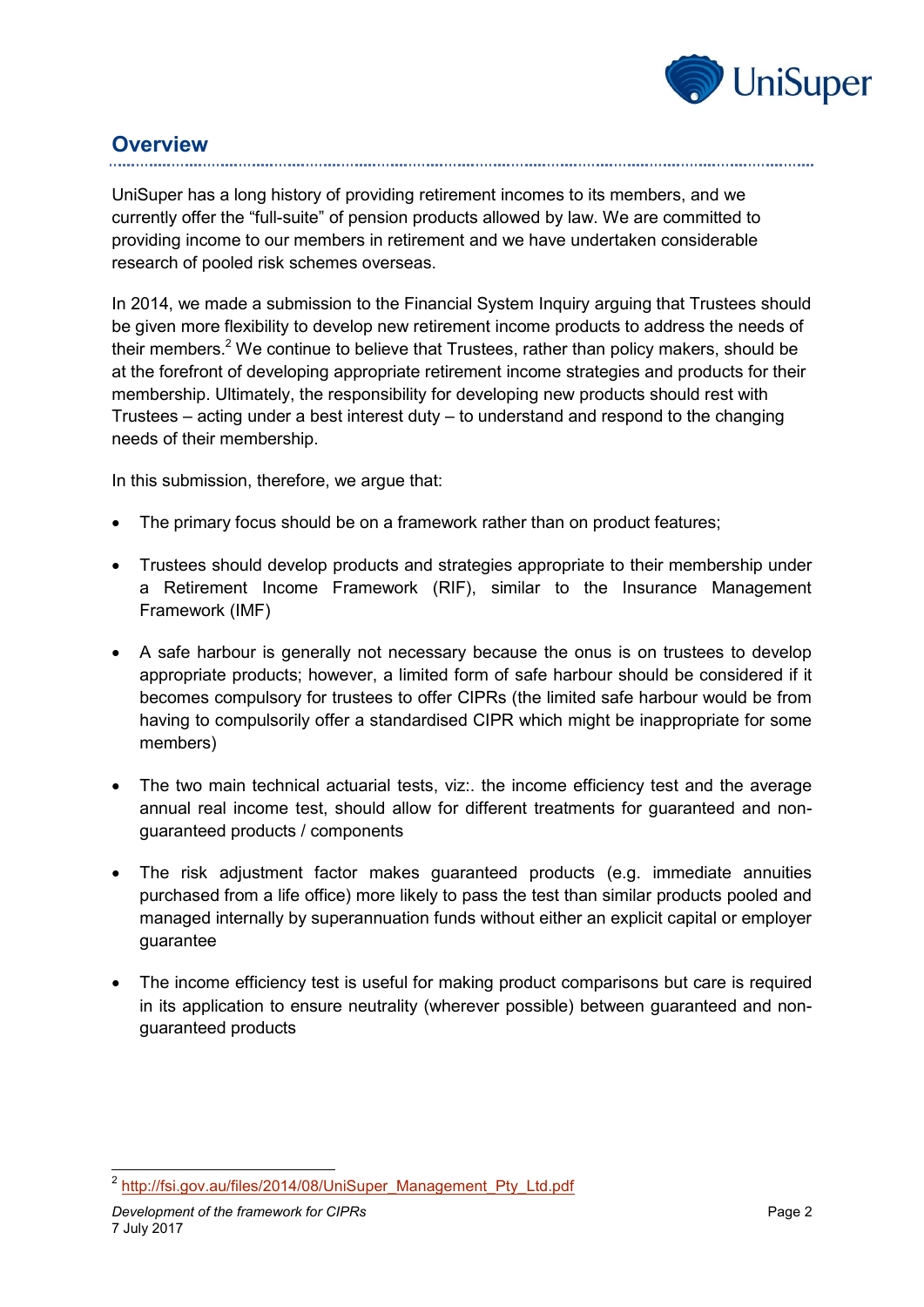

# **The rationale for CIPRs**

While the Discussion Paper canvasses many issues, this submission focusses on the principle of a Retirement Income Framework and what members and trustees would want from such a framework. To that end, we think the framework for regulating and offering CIPRs is more valuable than actually defining minimum product features.

For example, the Discussion Paper describes CIPRs as a *composite product* that:

- 1. delivers a minimum level of income that would generally exceed an equivalent amount invested in an account-based pension drawn down at minimum rates, with recognition of the benefit of a guaranteed level of income where relevant;
- 2. delivers a stream of broadly constant real income for life, in expectation (in particular, to manage longevity risk); and
- 3. includes a component to provide flexibility to access a lump sum (for example, via an account-based pension) and/or leave a bequest.

Rather than building CIPRs by reference to account-based pensions, we think a principlesbased approach is better. Thus we need to ask: what is the rationale for CIPRs in the first place? According to the Discussion Paper, CIPRs will increase the standard of living in retirement of individual members through increased *availability* and take-up of products that more *efficiently* manage longevity risk.

## **Availability of CIPR-like products**

While it is possible that a lack of availability of longevity products is an explanation for retirees predominantly preferring account-based pensions (ABPs), as longevity products have a long history in the Australian market-place there must also be a variety of other reasons why retirees generally prefer ABPs. After all, CIPR-like arrangements are already an option for retirees e.g. an account-based pension and an annuity or taking a broader view of retirement income / savings by factoring into a retirement plan the role of the Age Pension and/or access to equity in the family home.

It is worth pointing out that if there were an increased availability of longevity products, there is no guarantee that there will be an increased take-up of these products. In our view, shared by many in the industry, is the take-up of these products is likely to be heavily influenced by any concessions offered in law (whether it be tax or social security or both).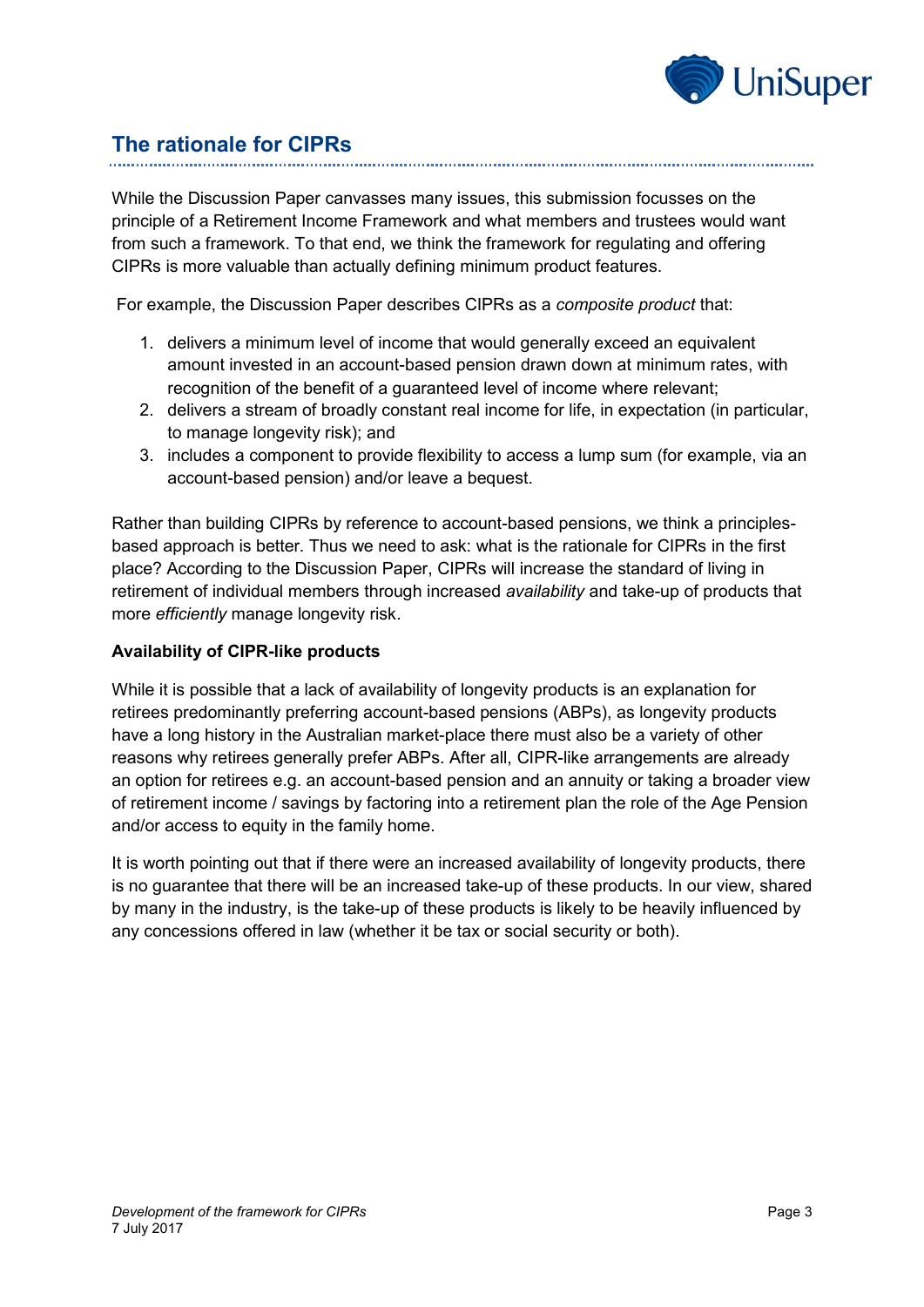

## **Efficiency of CIPRs**

The Discussion Paper also makes the point that CIPRs will introduce efficiency in managing longevity risk and outlines two possible ways to define income efficiency:

- 1. setting a minimum amount of income above a 100 per cent account-based pension drawn down at minimum rates
- 2. putting a cap on the total amount of 'leakage' from retirement incomes (for example, administration costs, capital costs and bequests)

We note that the Actuarial Certification Test paper has since settled on the first approach (above). We are supportive of that approach and the general principle of defining income efficiency. These rules, once well-established, should prove to be a good way to compare different retirement products, including products that are whole-of-life e.g. CDCs and lifetime GSAs.

One area of efficiency that the Discussion Paper is silent on is the efficiency gains from pooling risks over the lifetime of a member, rather than just at retirement. We maintain that it is easier and more efficient to pool risks between a well-understood and readily definable class or group of members in a particular sector, particularly where a trustee has a longestablished relationship with a sector and has deep and extensive data on employment patterns, resignation and retirement ages, along with reliable mortality and life expectancy data. To that end, we continue to advocate for CIPRs to be thought of as more than "purchase at retirement" products and open to being genuine whole-of-life products.

### **Why would trustees develop CIPRs?**

The Discussion Paper argues that the CIPR framework would *enable trustees to provide individuals with an easier transition into retirement through the offering of a standardised retirement income product.*

On the face of it, the ability to offer a "standardised" product is not a particularly compelling reason for trustees to develop new products. A trustee's product offering, after all, should be based on identified needs of its members rather than fitting members to standardised products. CIPRs considered as a framework, rather than a standardised product, makes more sense to us and we would like to see trustees develop their own retirement income framework within which they would develop a range of suitable products for their membership. In our view, retirement income product development should not be about standardisation or ease of development but based on identified needs of members and a trustee committed to the principle of improving retirement outcomes for members.

While there is currently an Insurance Management Framework (SPS 250), there is no Retirement Income Framework. Insurance is an important part of superannuation; however, we would argue that retirement income is even more important, and it is an anomaly that there is no equivalent framework to make retirement income options available to beneficiaries.

Therefore, a Retirement Income Framework (RIF), instead of defined products and prescription, could be considered as an alternative that would require each RSE licensee to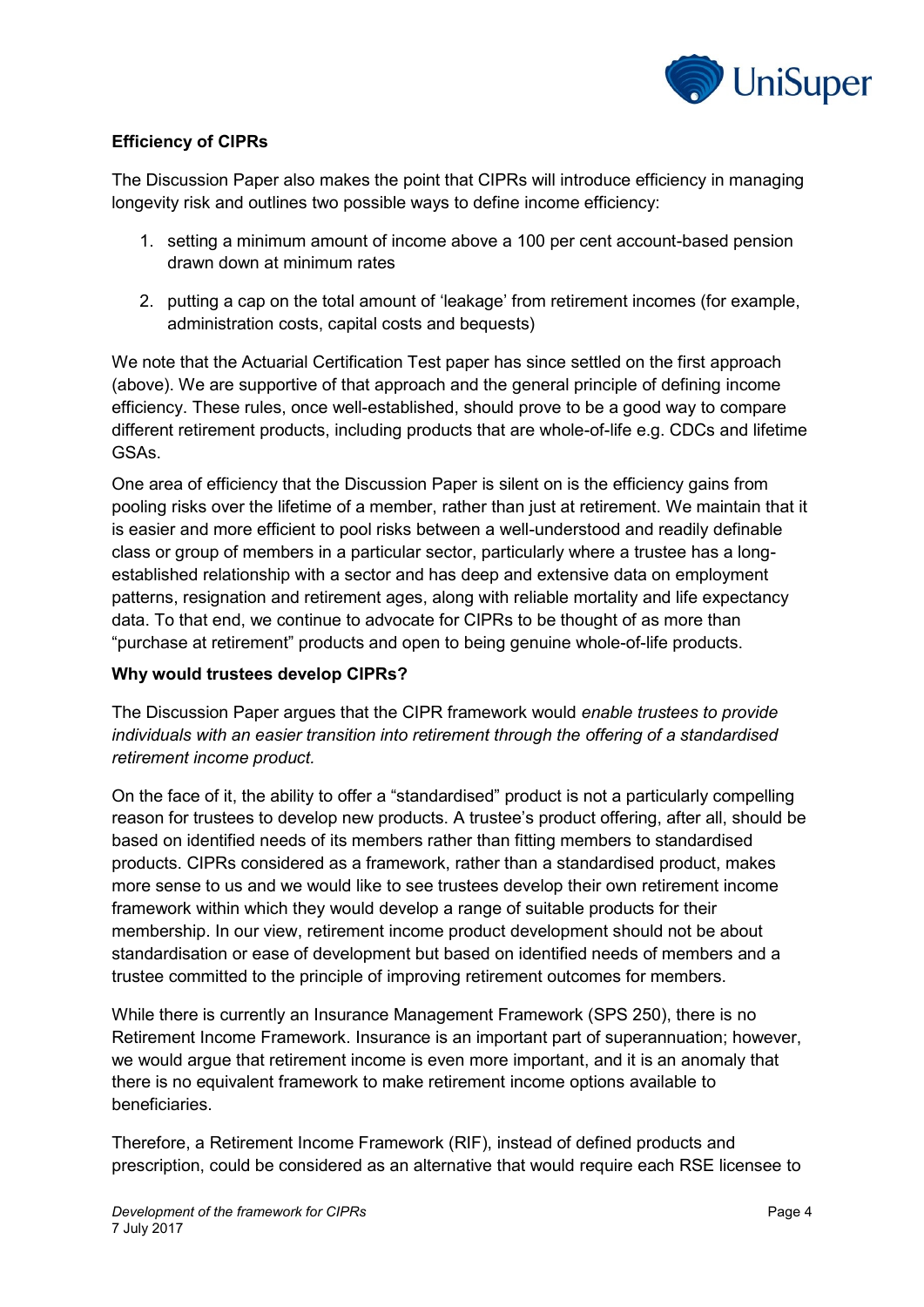

have a policy to manage the retirement income needs of its beneficiaries. In essence, this would give effect to what good trustees are already doing.

The RIF could include:

- o A policy on how the trustee gives consideration to the retirement *income* needs of its overall membership
- $\circ$  A policy to project superannuation benefits as income streams (moving away from thinking of superannuation as a lump-sum or pot of money)
- $\circ$  A policy on the appropriate mix of retirement options for its membership (either developed in-house, in partnership with third parties or via referrals to other providers)
	- This policy should consider a mix of retirement income products that offer real income for life (in particular, to manage longevity risk) as well as products that provide flexibility to access a lump sum and leave a bequest

Similar to an IMF, an RIF would be the totality of the licensee's products, policies, processes, advice (where appropriate) and education offered to beneficiaries.

The RIF would need to be appropriate to the size and complexity of the licensee's business operations and to the types of retirement income products offered.

We believe a framework, similar to the above, offers trustees more flexibility to develop products that are appropriate for their members. A framework is also more responsive to change and the changing needs of members. The development of a CIPR framework would represent one of the most significant changes to superannuation in over 25 years. As such, the changes should be both incremental and rigorously evaluated before the next step is taken.

An RIF is, arguably, a more important first step than a safe harbour. After all, "[I]f a trustee designs a product that meets the proposed minimum product requirements; is in the best interests of the majority of their members; and offers the product in line with the offering requirements<sup>3</sup> and is done as part of an RIF, then a safe harbour would only be necessary where trustees were required to *compulsorily offer* a standardised CIPR to all members, even those for whom it might not be in their best interest.

<sup>-</sup><sup>3</sup> Commonwealth Treasury (2016), *Development of the framework for Comprehensive Income Products for Retirement*, p. 3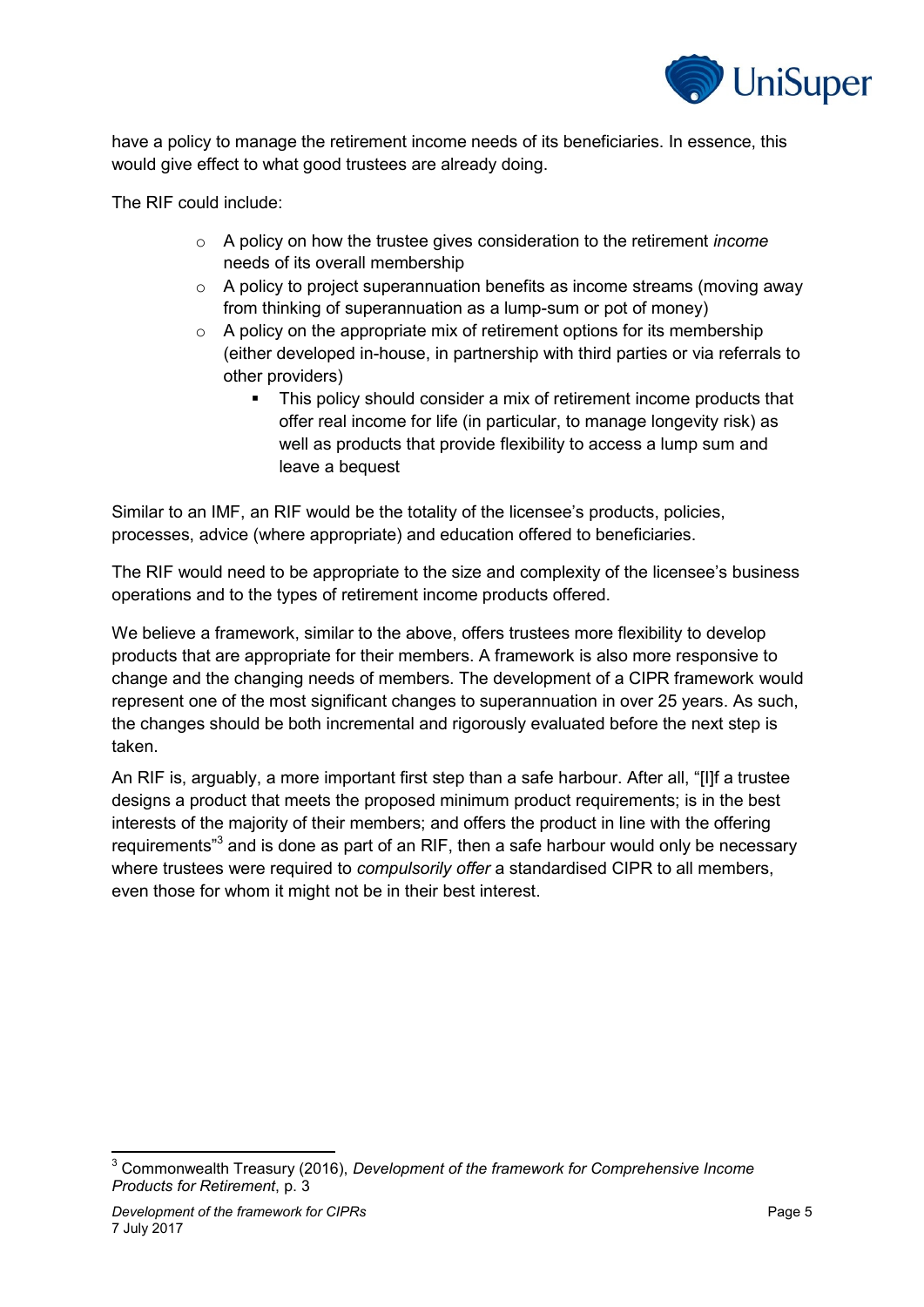

# **Actuarial certification test**

The proposed actuarial certification test is going to be extremely important because it will influence the manner in which many product providers develop CIPRs. The test has the potential to influence how and which *existing* products are bundled together (e.g. accountbased pensions plus annuities) as well to influence the design, structure and pricing of *new*  products, such as GSAs and CDCs. As a result, we are keen to ensure that this test is sufficiently flexibile enough for a broad range of products with a broad range of product features.

## **Income efficiency test and average annual real income test**

These two main technical tests, namely the income efficiency test and the average annual real income test, allow for different treatments for guaranteed and non-guaranteed products / components. Guaranteed products/components are eligible for a risk adjustment factor (as yet unspecified) so that they do not have to score as highly as non-guaranteed products to pass the test.

Importantly, the average annual real income test imposes a floor to ensure the level of income exceeds the level of income produced by an account-based pension. Given the prescribed nature of the real investment return assumption, it appears that the proposed minimum level (an additional 10% of average real income) is unlikely to be achieved by nonguaranteed products (e.g. GSAs with additional mortality credits from the pooling arrangement) with more conservative investment options (e.g. capital stable or cash) under the current low interest rate environment. This may have unintentional influence on providers in developing products with more growth-oriented investments which may not suit some retirees.

Also, the risk adjustment factor makes guaranteed products (e.g. immediate annuities purchased from a life office) more likely to pass the test than similar products pooled and managed internally by superannuation funds without either an explicit capital or employer guarantee. One example is UniSuper's Commercial Rate Indexed Pension which is a lifetime indexed annuity that has been in successful operation for around 20 years.

### **Clarification on guaranteed and non-guaranteed products**

As a result of the risk adjustment factor, it appears likely that some superannuation funds will need to either partner with a life office or get their own life licence in order to offer guaranteed products which are more likely to pass the test. For superannuation funds looking to develop non-guaranteed products (e.g. GSAs) in-house, their options would be to either consider more growth-oriented investments (e.g. something akin to a balanced fund) or to adopt a long-term investment outcome in the pricing of the non-guaranteed products. This is because it appears unlikely that under the current lower interest environment, nonguaranteed products with more conservative investment options would pass the stringent annual real income test.

As can be seen, much will turn on these certification rules and the differences between guaranteed and non-guaranteed products. Therefore, we think it is important to have this distinction made clear.